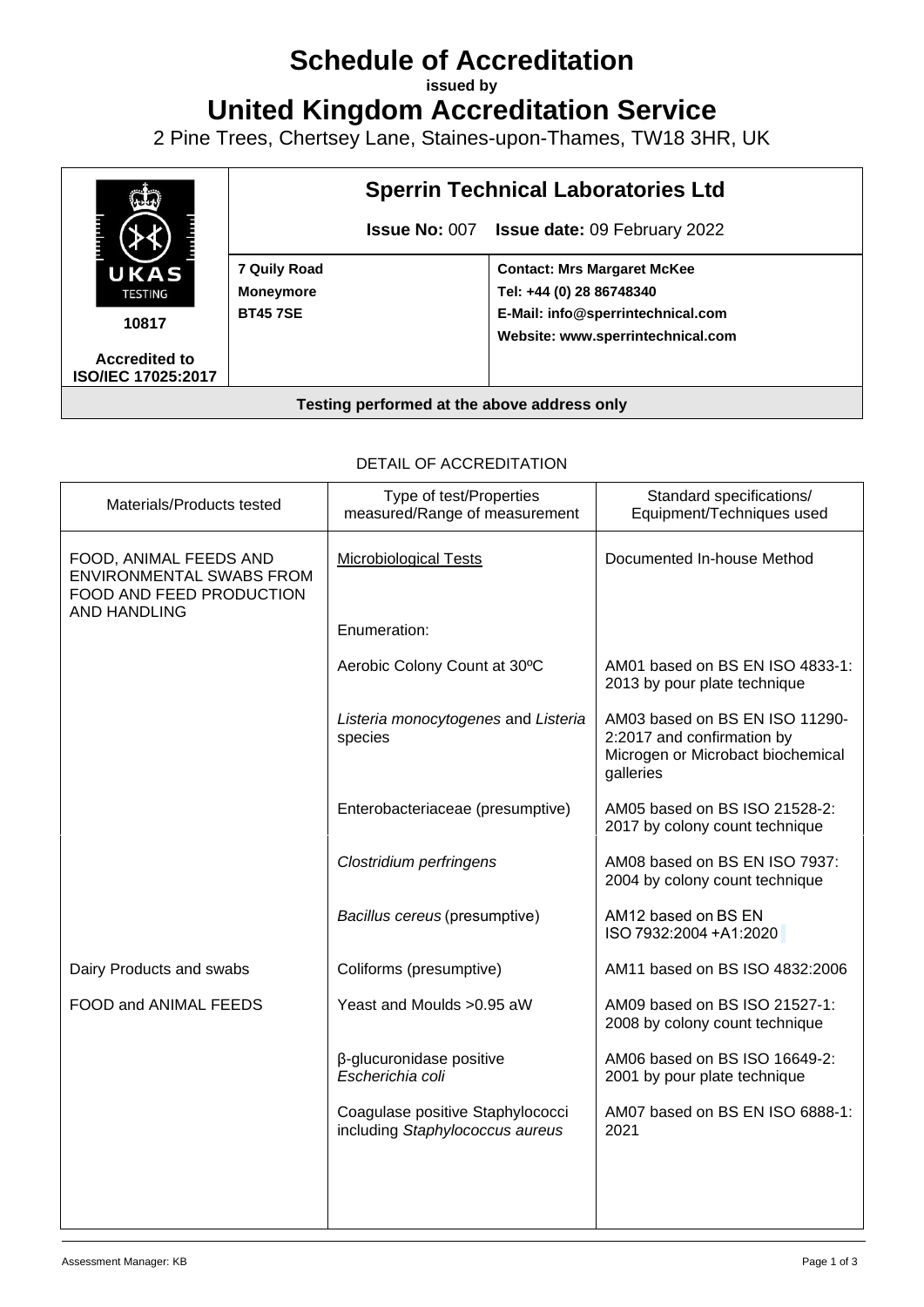

### **Schedule of Accreditation issued by United Kingdom Accreditation Service**

2 Pine Trees, Chertsey Lane, Staines -upon -Thames, TW18 3HR, UK

# **Sperrin Technical Laboratories Ltd**

**Issue No:** 007 **Issue date:** 09 February 2022

**Accredited to ISO/IEC 17025:2017**

**Testing performed at main address only**

| Materials/Products tested                                                                                    | Type of test/Properties<br>measured/Range of measurement | Standard specifications/<br>Equipment/Techniques used                                                                                                                                                                                                                                                                                                                                                                               |
|--------------------------------------------------------------------------------------------------------------|----------------------------------------------------------|-------------------------------------------------------------------------------------------------------------------------------------------------------------------------------------------------------------------------------------------------------------------------------------------------------------------------------------------------------------------------------------------------------------------------------------|
| FOOD, ANIMAL FEEDS AND<br><b>ENVIRONMENTAL SWABS FROM</b><br>FOOD AND FEED PRODUCTION<br><b>AND HANDLING</b> | Microbiological Tests (cont'd)                           | Documented In-house Method                                                                                                                                                                                                                                                                                                                                                                                                          |
|                                                                                                              | Detection:                                               |                                                                                                                                                                                                                                                                                                                                                                                                                                     |
|                                                                                                              | Listeria monocytogenes and Listeria<br>species           | AM02 based on BS EN ISO 11290-<br>1:2017 and confirmation by<br>Microgen or Microbact biochemical<br>galleries                                                                                                                                                                                                                                                                                                                      |
| FOOD and ANIMAL FEEDS<br>Including Environmental samples,<br>Seed germination waters                         | Detection of Salmonella spp                              | AM04 based on BS EN ISO 6579-<br>1:2017 +A1:2020                                                                                                                                                                                                                                                                                                                                                                                    |
| Box Liners, Boot swabs, Faeces,<br>Dust                                                                      | Detection of Salmonella spp<br>(motile)                  | AM04 documented in house<br>method based on BS EN ISO 6579-<br>1:2017+A1:2020 (employing MSRV)<br>for matrices as required for the<br>purposes of testing in accordance<br>with Control of Salmonella in<br>Poultry Orders*:<br>CSPO (NI) 2008<br>CSBO (NI) 2010<br>Confirmation using Salmonella slide<br>agglutination and Biochemical Tests<br>(API)<br>* refer to www.daera-ni.gov.uk for<br>current laboratory approval status |
| SHELL EGGS<br>(Shell and contents)                                                                           | Detection of Salmonella spp                              | AM04 in accordance with British<br>Egg Industry Council Code of<br>Practice for Lion Eggs Annex Q,<br>2013, Issue 1. Confirmation using<br>biochemical tests and serology.                                                                                                                                                                                                                                                          |